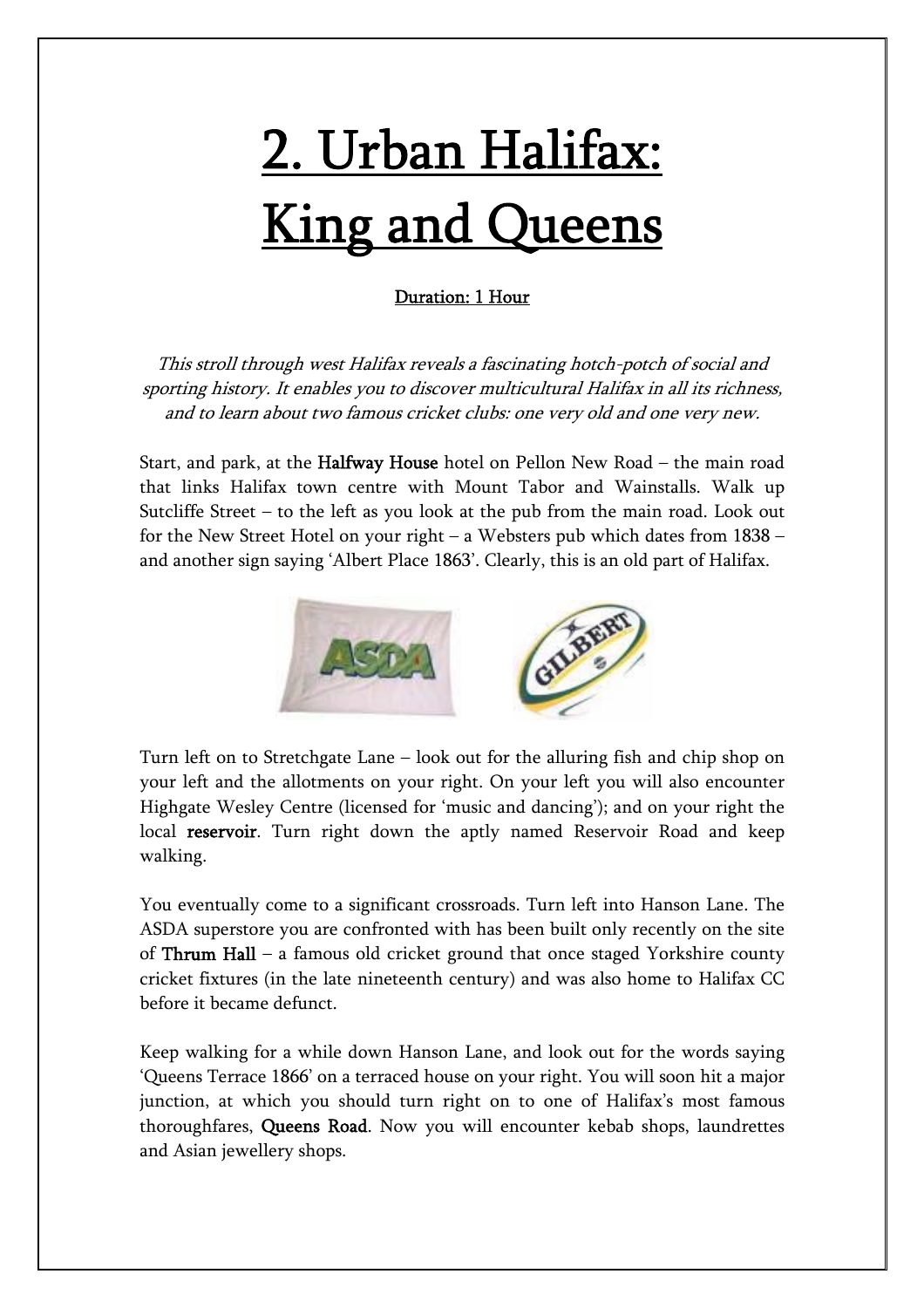Walsh Street – a little road you come to you on your left – is very famous in cricketing circles. It was the road on which a group of young Asian children played cricket morning till night in the early 1970s. By 1974 they had formed their own cricket club, which eventually came to be known as Queens Road Muslims – the team that would dominate the Halifax Cricket Association during the 1990s and up to the league's demise in 2005.



The all-conquering Queens Road Muslims side

Keep on walking down Queens Road, past the local surgery and tailors, and a pub called The Tavern. On your left you will see Raven Street, noted for its community centre run by Najabat Hussain, one of the men who helped to found Queens Road Muslims CC.

Gibbet Street crosses Queens Road quite soon. The name of the road is a reminder that Halifax once boasted a rather unpleasant contraption that was used for dealing with serial criminals. Look out for more indicators of the town's past on the walls of buildings: 'J.T. 1893' and 'Queens Road Mill 1866' (which is now Halifax Antiques Centre).

On your right look out for a very ornate and grandiose church – Holy Protection Ukrainian Catholic Church. Note the plaque which makes reference to genocide. There is a significant Ukrainian community resident in Halifax – emphasised by the fact that a Ukrainian Social Club is also located close by (you should pass it on your right).

Turn right up Hopwood Lane – noting the HQ of the British Muslim Association, a Muslim college on your right, and a mosque on your left. This is a really diverse and fascinating part of the town, which highlights Halifax's multi-ethnic character, at least in this urban zone.